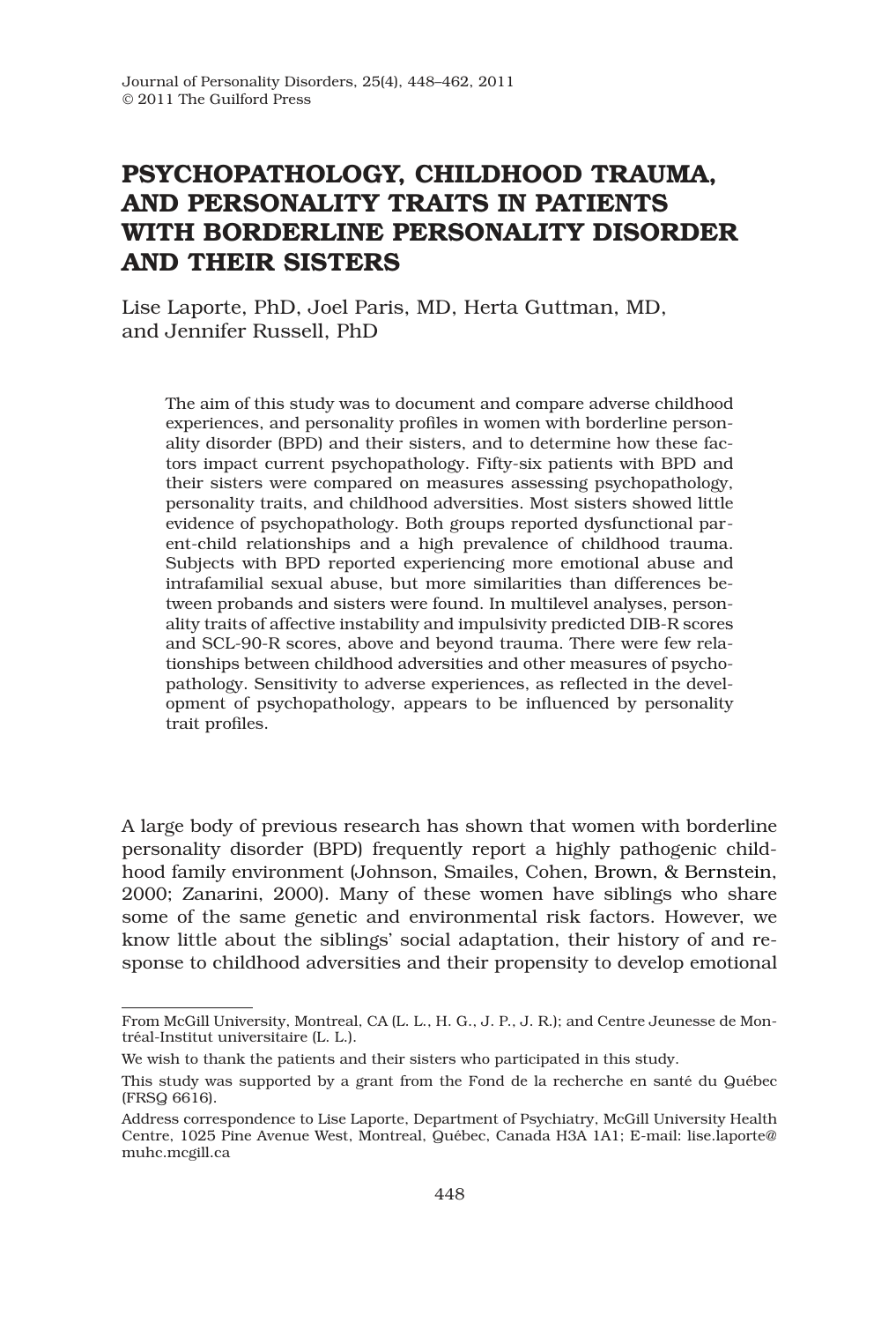difficulties. Most empirical research on risk and protective factors in families in which one member suffers from BPD has relied on between-families designs and has usually been limited to the assessment of the patient, with only a few studies directly interviewing first-degree relatives (Gunderson & Lyoo, 1997; Laporte & Guttman, 2001; Links, Steiner, & Huxley, 1988). None of these studies specifically examined the siblings of patients with BPD.

The purpose of this study was to systematically investigate whether BPD patients and their siblings experience similar childhood adversities (abuse, neglect, and dysfunctional parent-child relationships), and whether they have different trait profiles and psychopathology. Moreover, no previous study has examined the interaction of adverse childhood experiences with personality profiles in women with BPD and their sisters, and determined how these risk factors impact current psychopathology.

Numerous studies have reported high rates of both abuse and neglect in the childhood of patients with BPD (Laporte & Guttman, 1996; Zanarini, 2000). Although the relationships between trauma and psychopathology tend to be more specific when the parameters of abuse (nature, severity, duration, and perpetrators) are considered, only a few previous reports (Laporte & Guttman, 2001; Ogata et al., 1990; Paris, Zweig-Frank, & Guzder, 1994; Zanarini et al., 1997) have examined abuse parameters in detail. Furthermore, no study to our knowledge has compared the differential abuse characteristics of women with BPD and their sisters and looked at how these differences could play a role in the developmental trajectories of these women.

Dysfunctional parent-child relationships have also been related to the development of psychiatric disorders in general (Johnson, Cohen, Kasen, Smailes, & Brooke, 2001) and to BPD in particular (Fruzzetti, Shenk, & Hoffman, 2005). Parent-child relationships can vary within the same family (Plomin, Manke, & Pike, 1996). Studies have consistently shown that parents treat each of their children differently and that there is an association between differential parenting and psychological development (Dunn & Plomin, 1990). Several studies have used the Parental Bonding Instrument to assess disordered parent-child relationships among patients with BPD. Some authors have reported disturbed maternal attitudes while others have also described the father's failures (see review in Paris et al*.*, 1994); most of this evidence points to biparental failure (Frank & Hoffman, 1986; Guttman & Laporte 2002; Laporte & Guttman, 2007). No study to date has looked at differential treatment within the family of patients with BPD.

While childhood trauma tends to increase the risk for psychopathology, these experiences do not necessarily have the same meaning for all siblings within the same family (Dunn & Plomin, 1990), and do not consistently lead to adult psychopathology (Mullen & Fergusson 1999) or to the development of a personality disorder (Paris, 2008). Many individuals function well as adults in spite of childhood adversity (Collishaw et al., 2007; Fergusson, Horwood, & Lynskey, 1996; Jaffee, Caspi, Moffitt, Polo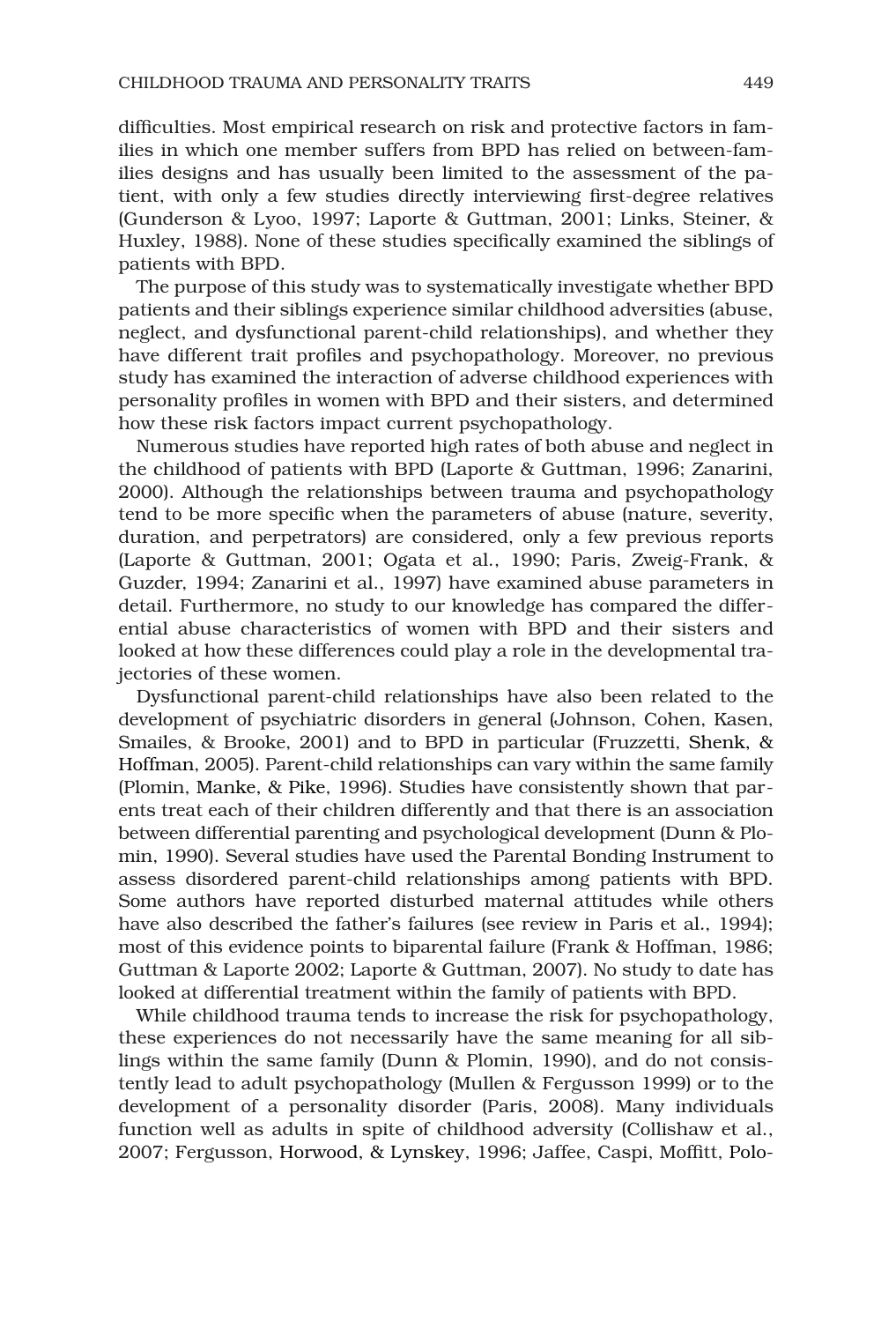Tomas, & Taylor, 2007). Consequently, the comparison of childhood trauma and dysfunctional parent-child relationships experienced by siblings provides a particular opportunity to evaluate how adverse family experiences contribute specifically and differentially to the development of psychopathology.

Studies of the first-degree relatives of patients with BPD have shown that they have a high frequency of disorders marked by impulsive and affective symptoms (White, Gunderson, Zanarini, & Hudson, 2003). Although they share 50% of their genes (McCartney, Harris, & Bernieri, 1990; Torgersen et al. 2000), siblings who grow up within the same family generally differ in personality and in their risk for psychopathology. Most researchers (Gunderson & Links, 2008; Paris, 2008) have concluded that interactions between genetic vulnerability and environmental factors are involved in the pathogenesis of BPD. Specific alleles do not account for a large percentage of the heritable component of personality (Livesley, 2008) but behavioral genetic studies have shown that affective instability and impulsivity, those personality traits most associated with BPD, are heritable (Livesley, Jang, & Vernon, 1998). Comparing probands and their siblings on personality traits profiles could help determine how biological vulnerability differs within families. In particular, if traits such as impulsivity and affective instability underlie the development of BPD (Siever & Davis, 1991), affected probands may have a different profile from unaffected siblings and these personality profiles could influence their response to childhood trauma, as research has suggested (Rutter, 2006). Thus, some trait profiles could be considered vulnerability markers, which develop into disorders in the presence of environmental stressors (Rutter, 1987), while other personality profiles are more adaptive and associated with resilience.

The present study will be among the first to document and compare the presence of psychopathology in siblings of patients with BPD, their personality profiles as well as the nature and extent of adverse childhood experiences. This sibling-pairs design will also permit the comparison of those risk factors among women with BPD with their sisters and determine their impact on current psychopathology. Since most clinical patients with BPD are female (Zimmerman, Rothschild, & Chelminski, 2005), and since developmental pathways can be influenced by gender, the present study was limited to women.

# METHOD

### PARTICIPANTS

Subjects were female patients and their sisters referred from psychiatric clinics across a large urban area. All sisters had to be full siblings who had lived with at least one of the same biological parents during their upbringing. Seventy-eight percent of the patients had only one sister; when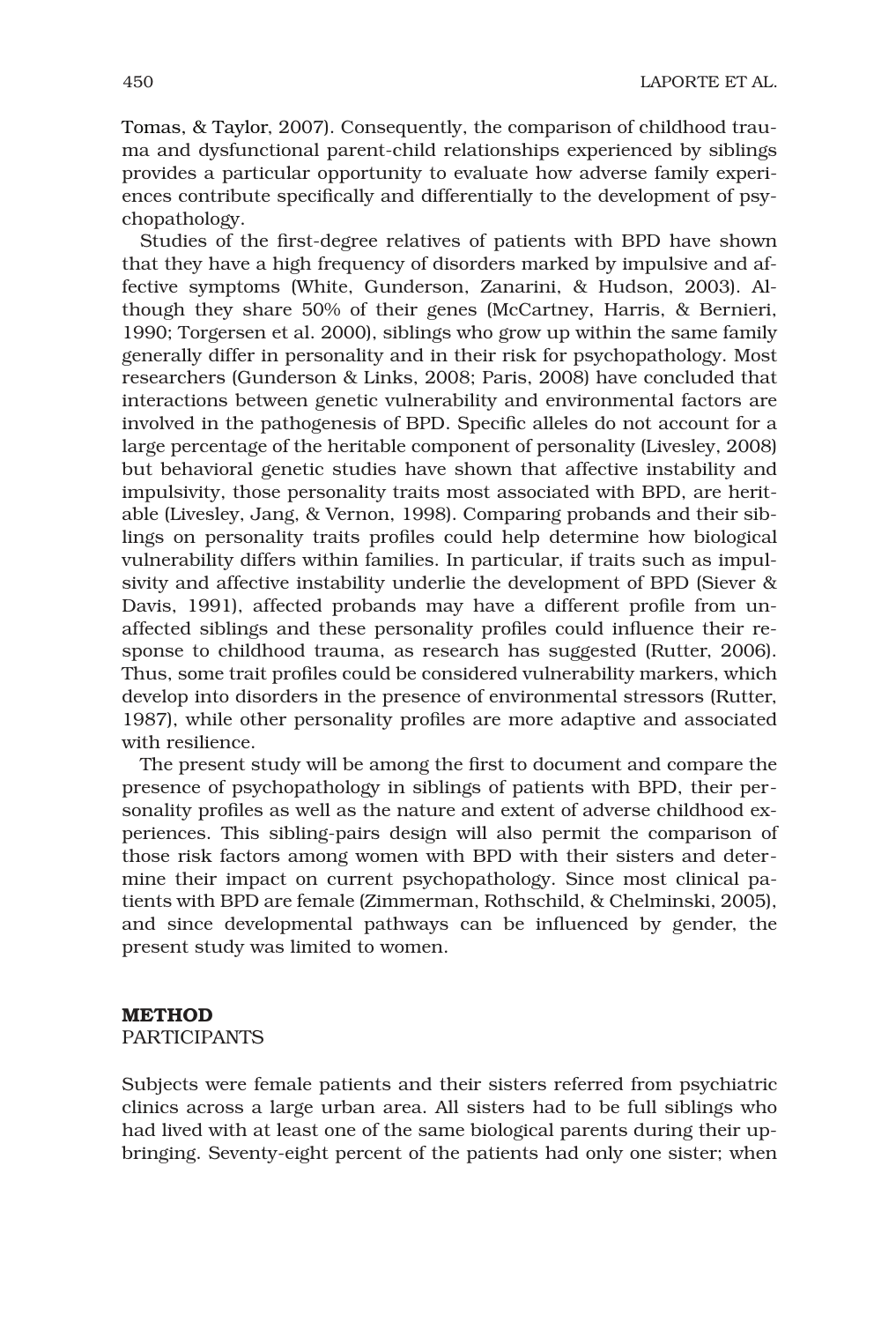there was more than one, we choose the closest in age, and all sisters were within 5 years of each other. Of the 135 referred patients, 14 patients did not meet the criteria (did not have a full sibling, or had only brothers or a sister who was too young or too old); 15 did not enter the study because their sister lived too far away; and 18 choose not to participate. Then, among the 88 sisters invited to participate in the study, 13 sisters declined and 13 changed their mind or did not turn up for their appointment. Of the 62 pairs of sisters who eventually participated, 56 fully completed the study.

All subjects were between 18 and 45 years old, with a mean age of 28.7 for the BPD patients and 30.2 for the sisters  $(F = 0.75, p < 0.39)$ . The patient was the youngest of the pair in 64% of the cases and there were 3 sets of dizygotic twins. Sisters were also comparable on most demographic variables (marital status, income, having children), but had significantly more education (BPD = 12. 8 vs. sisters = 14.3 years, *F* = 7.2, *p* < 0.008). Fifty-seven percent of the sample was French speaking and 43% was English speaking; all measures were administered in validated translations in the subject's native language.

## **PROCEDURES**

Subjects met the research team twice to participate in semi-structured interviews and to complete self-report questionnaires. A signed informed consent was obtained from each subject after the procedures were fully explained. Institutional review boards at all hospitals from which patients were recruited, as well as the Research Ethics Board at McGill University, approved the study. All subjects received an honorarium for their participation.

## MEASURES

In order to be given a diagnosis of BPD, the participants were required to meet DSM-IV-TR criteria (American Psychiatric Association, 2000) and to score 8/10 on the *Diagnostic Interview for Borderline Personality Disorder, Revised* (DIB-R; Zanarini, Gunderson, & Frankenburg, 1989). While the DIB-R was originally developed as a categorical measure, its scores have also been used in research as continuous variables (Zanarini, 2003). The only exclusion criteria for the sample were organic brain syndromes and mental retardation. Other Axis II disorders were diagnosed using the *Diagnostic Assessment for Personality Disorders* (DIPD-IV; Zanarini, Frankenburg, Sickel, & Yong, 1996). An experienced clinician (JP), who has previously established interrater reliability (Paris et al., 1994), administered these interviews, as well as the eating disorders and substance abuse sections of the *Clinical Interview for DSM-IV* (SCID-I; First, Spitzer, Gibbon, & Williams, 2002), the *Hamilton Depression Scale* (HAM-D; Hamilton, 1960), and the *Hamilton Anxiety Scale* (HAM-D; Hamilton, 1959).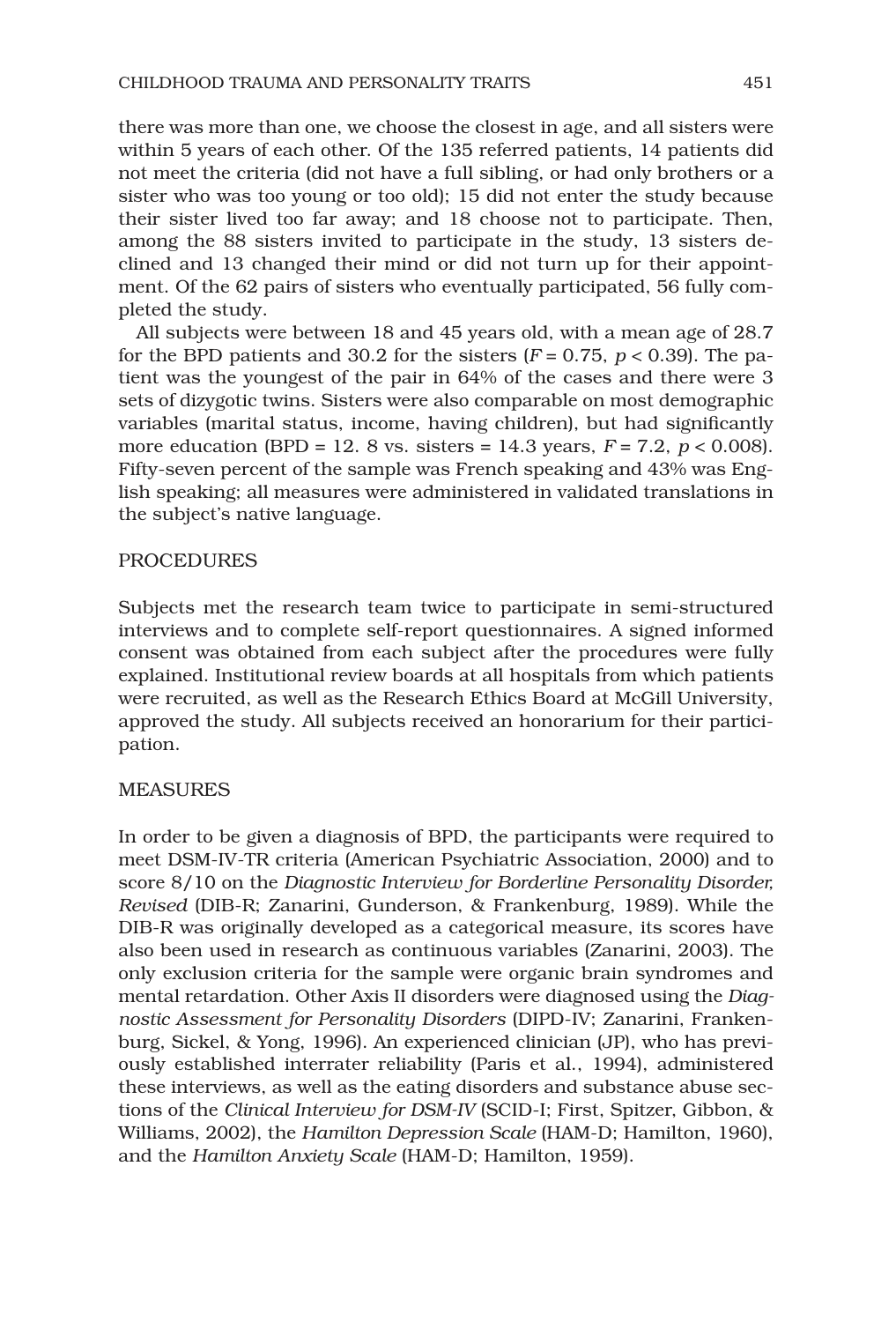Self-report instruments included the well-known *Symptom Checklist-90, revised* (SCL-90-R; Derogatis, 1975), the *Diagnostic Assessment of Personality Pathology, Brief Questionnaire* (DAPP-BQ; Livesley et al., 1998), a widely used instrument for assessing personality traits, as well as two other trait measures, the *Barratt Impulsivity Scale* (BIS; Barrat, 1985) and the *Affective Lability Scale* (ALS; Harvey, Greenberg, & Serper, 1989).

Histories of childhood abuse and neglect were assessed with the *Childhood Trauma Interview* (CTI; Fink, Bernstein, Handelsman, Foote, & Lovejoy, 1995), a widely used and well-validated instrument that provides a detailed clinician-administered interview of childhood interpersonal trauma up to age 18. This report focuses on 4 domains: physical neglect, emotional abuse, physical abuse, and sexual abuse. The CTI scores age range, duration (in years), and nature and number of perpetrators for each type of abuse. The severity and frequency of childhood interpersonal trauma are rated separately on scales ranging from 1 to 6, on the basis of a detailed manual. A composite score of the severity of the abuse can be calculated for each of these trauma domains by summing the product of the severity, frequency, and duration scores across all perpetrators within each type of abuse (Fink et al., 1995). In order to ensure the reporting of significant abuse and neglect, we only have reported on severity scores of 2 or more, on frequencies describing multiple occurrences (with the exception of rape), and on abuse and neglect occurring within the family, except for sexual abuse for which we report on all reported abuse. Two experienced interviewers administered the CTI and interrater reliability was established on 12 subjects for the 6 types of trauma (physical neglect, emotional, physical, and sexual abuse occurring within the family as well as sexual abuse by extended family members or by extrafamilial perpetrators). The alpha scores for reliability of ratings ranged from .86 to 1.0.

The quality of parental relationships was assessed with the *Parental Bonding Instrument* (Parker, 1983), a widely used self-report instrument that scores neglect and overprotection from each parent prior to age 18.

# STATISTICAL ANALYSES

For univariate analyses, continuous data in patients and sisters were compared using paired *t*-tests, while categorical measures of prevalence of abuse and neglect were compared with chi-squared analyses.

Multilevel modeling was used to determine which factors identified in univariate analyses were the most important predictors of symptomatology. These analyses were conducted using SAS PROC MIXED, Version 9.1 (SAS, 2004) and maximum likelihood estimation. The degrees of freedom for F tests were determined by dividing the residual degrees of freedom into between-subjects and within-subjects portions, following a recommendation by Singer (1998); family membership was specified as the subject for each analysis. All models included a random intercept and the default error covariance matrix.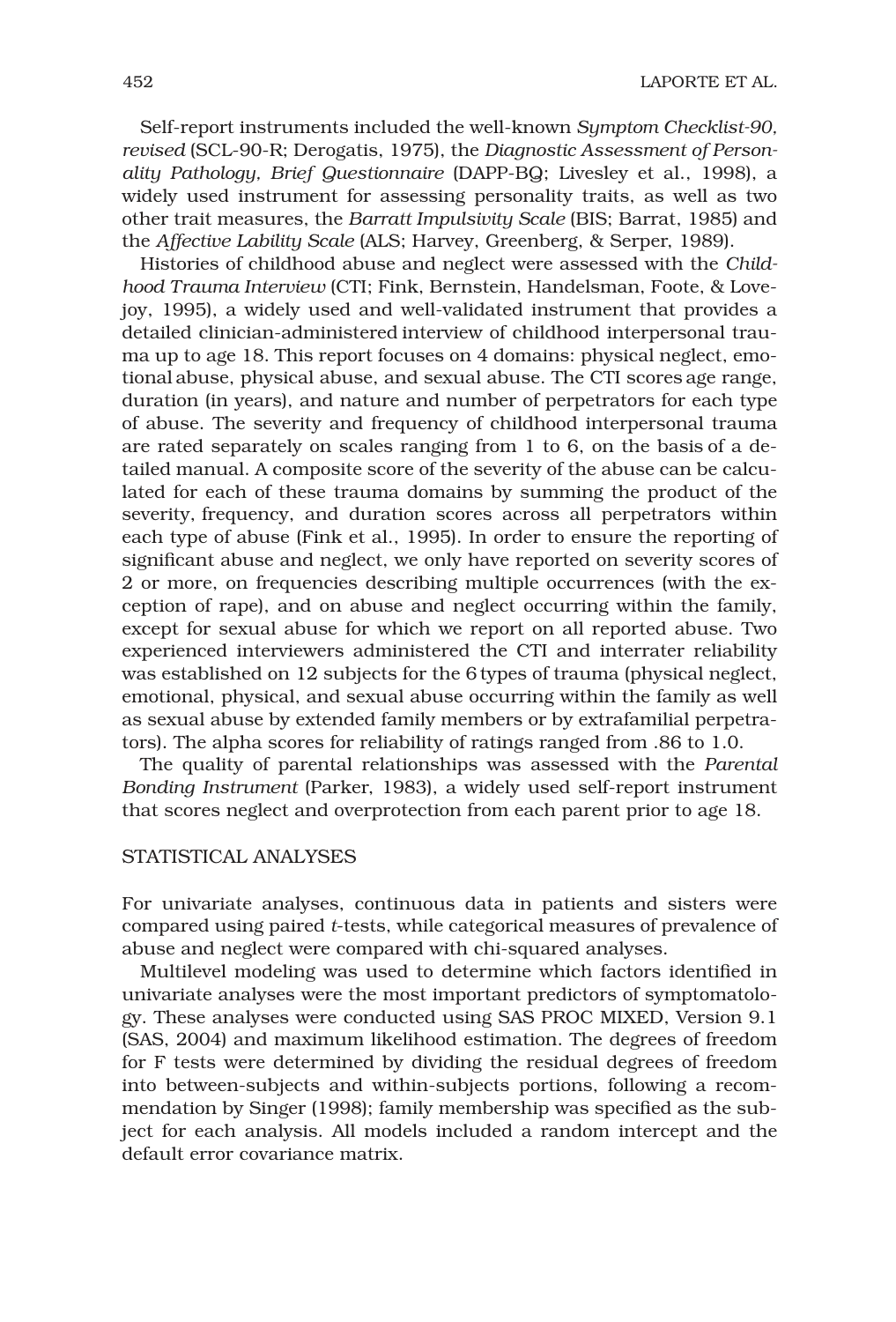Separate analyses examined the DIB-R, SCL-90-R, HAM-A, and HAM-D as dependent variables, using predictor variables identified in univariate analyses. Predictors were evaluated simultaneously, correcting for the presence of all other predictor terms in the model (i.e., Type III sums of squares). A principal component analysis (PCA) was used to reduce the number of DAPP-BQ scales to a more manageable yet conceptually meaningful set of variables. Consistent with previous work (Brezo, Paris, Tremblay, Vitaro, & Turecki, 2008; Livesley et al., 1998) PCA with oblimin rotation was employed on 17 of the 18 DAPP-BQ scales (the self-harm scale was eliminated from the PCA due to its overlap with BPD symptomatology). Examination of the scree plot and eigenvalues suggested that a fourfactor solution was most appropriate. These four factors were included as predictor variables in multilevel analyses, and included: DAPP1 (loadings >0.40 of affective instability, submissiveness, cognitive distortion, identity problems, insecure attachment, anxiousness, suspiciousness, social avoidance, narcissism, and passive aggressivity); DAPP2 (loadings >0.40 of conduct problems, stimulus seeking, callousness, and rejection); DAPP3 (loadings >0.40 of restricted expression and intimacy problems); and DAPP4 (loadings >0.40 of compulsivity).

To examine whether findings for continuous DIB-R scores were convergent with findings for diagnostic status as a dichotomous variable, a multilevel analysis was conducted using PROC GLIMMIX, Version 9.1 (SAS, 2004), which fits generalized linear mixed models. This analysis examined the diagnosis of BPD as an outcome; the link function was specified as logit and the distribution was specified as binary. As in previous multilevel analyses, residual degrees of freedom were divided into betweensubjects and within-subjects portions, family membership was specified as the subject, and the model included a random intercept and the default error covariance matrix.

#### RESULTS

## PSYCHIATRIC DIAGNOSIS AND CURRENT FUNCTIONING

Only three pairs of sisters were concordant for BPD, and no other personality disorders were identified in nonconcordant sisters. Most sisters reported no significant symptoms. As seen in Table 1, almost all measures of psychopathology (HAM-A, HAM-D, SCL-90-R, DIB-R, DIPD-IV, eating disorders, and substance abuse) were significantly higher in the patient group.

# PERSONALITY TRAITS

Patients with BPD scored significantly higher than their sisters on all but two scales (compulsivity and rejection) of the DAPP-BQ, as well as on the factors DAPP1, DAPP2, and DAPP3 and on all scales of impulsivity (BIS) and affective lability (ALS, see Table 2).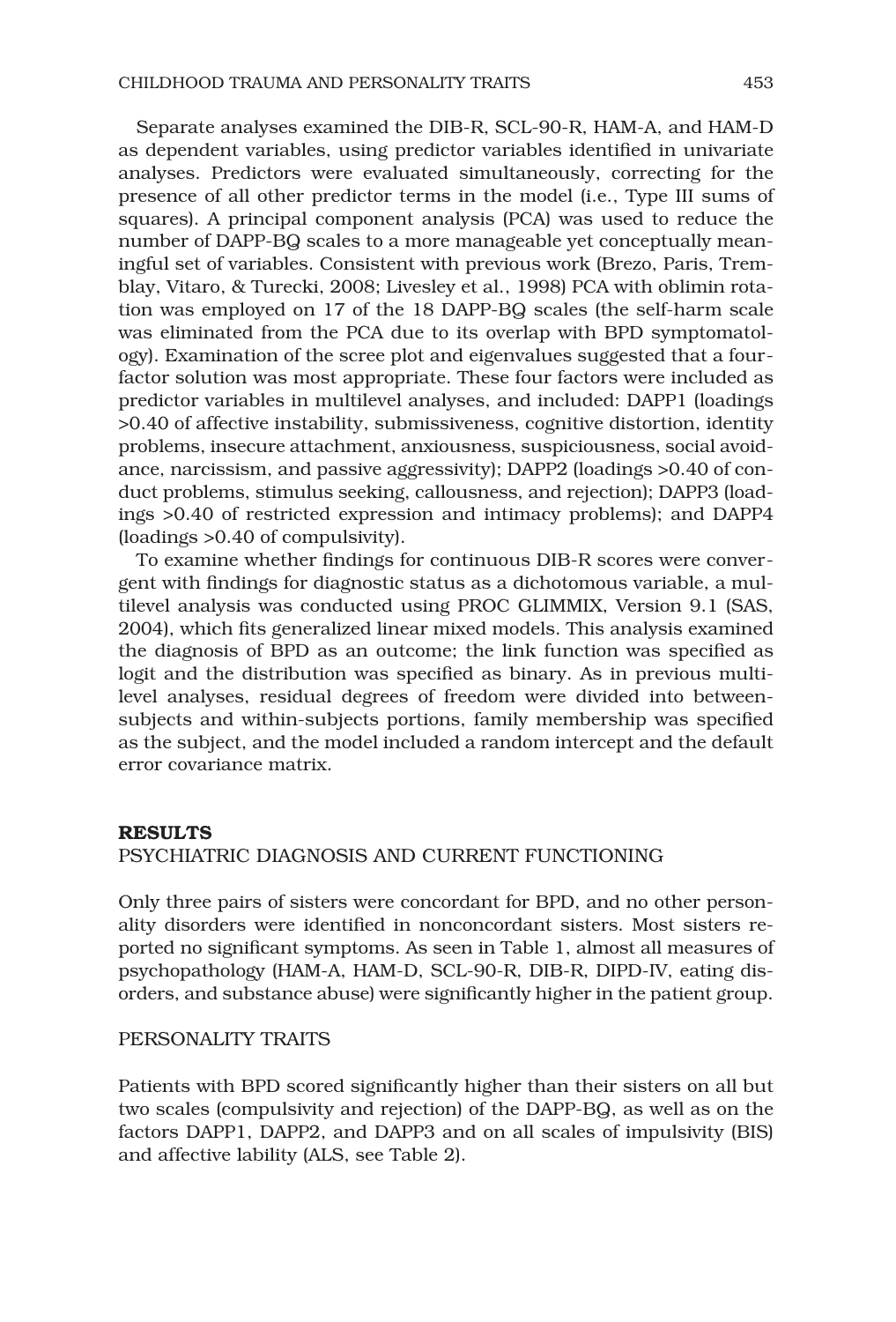|                                                | with BPD<br>$(n = 56)$<br>Patients |                        | Sisters<br>$(n = 56)$ |                         |                                   |                    |              |               |   |                |                     |
|------------------------------------------------|------------------------------------|------------------------|-----------------------|-------------------------|-----------------------------------|--------------------|--------------|---------------|---|----------------|---------------------|
|                                                | Mean                               | $\overline{\text{SD}}$ | Mean                  | $\overline{\textbf{S}}$ | Paired t-test                     |                    | $\mathbf{z}$ | $\frac{6}{6}$ | Z |                | % $\chi^2 (df = 1)$ |
| <b>Depression</b> (HAM-D)                      |                                    |                        |                       |                         |                                   | SCID               |              |               |   |                |                     |
|                                                | $10.00$<br>$6.06$<br>$60.26$       | 8.4<br>8.4<br>70.2     | $1.59$<br>$1.59$      | 7 4 7<br>이 이 유<br>이 이 유 | $7.48***$<br>6.12 ***<br>8.93 *** | <b>Mohol</b> abuse |              |               |   |                |                     |
| Anxiety (HAM-A)<br>SCL-90-R total score        |                                    |                        | 59.43                 |                         |                                   | substance abuse    |              |               |   | 5.107<br>110.7 |                     |
| Borderline Personality                         |                                    |                        |                       |                         |                                   | Anorexia nervosa   |              |               |   |                |                     |
| Disorder (DIB-R)                               | 8.88 0.9                           |                        | 1.02                  | 2.2                     | 24.39***                          | Bulimia            |              |               |   |                |                     |
| * $p < 0.05$ ; ** $p < 0.01$ ; *** $p < 0.001$ |                                    |                        |                       |                         |                                   |                    |              |               |   |                |                     |

| I                        |  |
|--------------------------|--|
|                          |  |
|                          |  |
|                          |  |
|                          |  |
|                          |  |
|                          |  |
|                          |  |
|                          |  |
|                          |  |
| ו<br>ו                   |  |
|                          |  |
|                          |  |
|                          |  |
| l                        |  |
|                          |  |
|                          |  |
| ĺ                        |  |
|                          |  |
|                          |  |
|                          |  |
| l                        |  |
| ı                        |  |
|                          |  |
|                          |  |
|                          |  |
|                          |  |
|                          |  |
|                          |  |
|                          |  |
|                          |  |
|                          |  |
|                          |  |
| ֠                        |  |
|                          |  |
|                          |  |
|                          |  |
|                          |  |
|                          |  |
|                          |  |
| I                        |  |
|                          |  |
|                          |  |
|                          |  |
| $\overline{\phantom{a}}$ |  |
| I                        |  |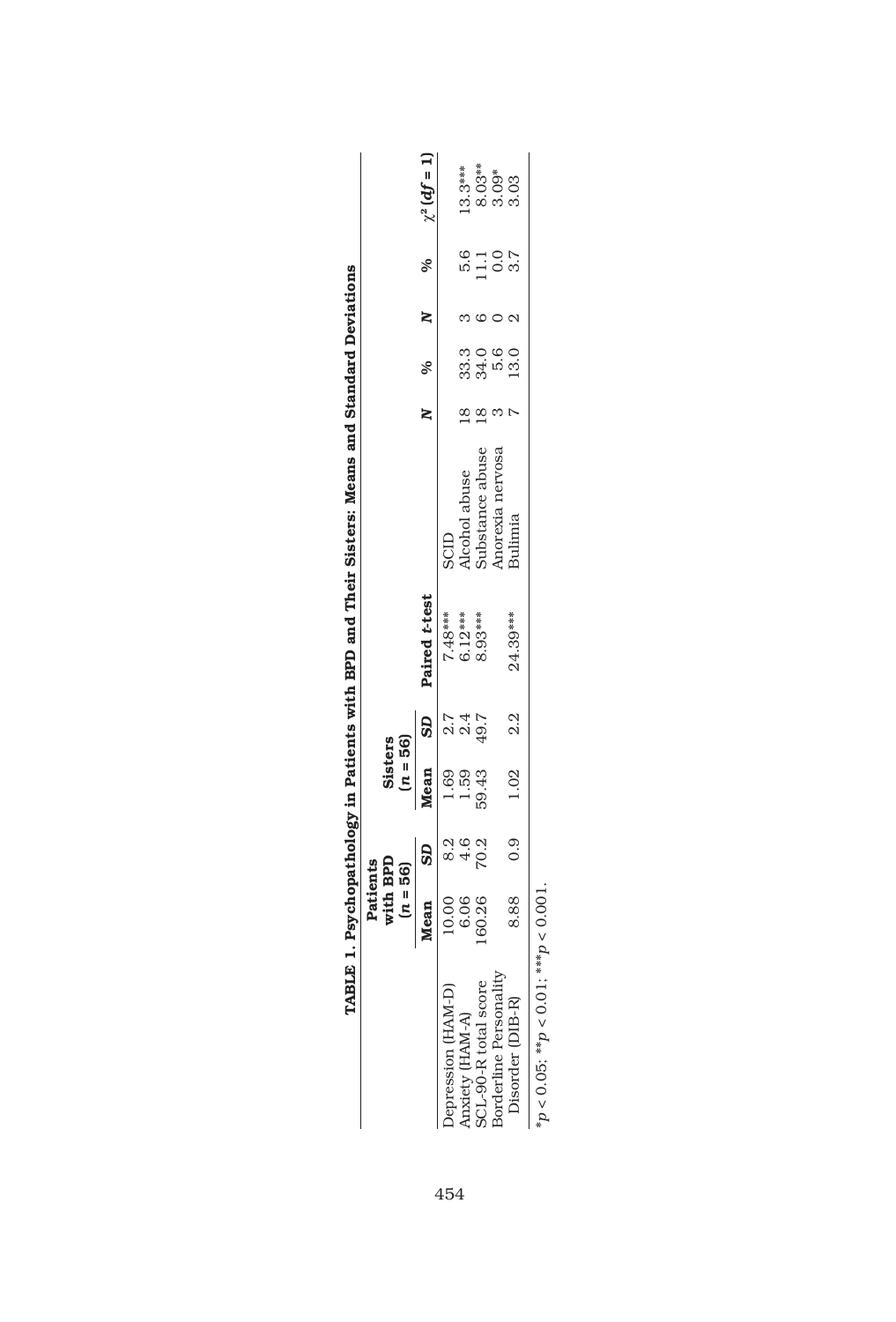|                              |             | <b>Patients</b><br>with <b>BPD</b> |       | <b>Sisters</b> | <b>Analyses</b> |
|------------------------------|-------------|------------------------------------|-------|----------------|-----------------|
| <b>Personality traits</b>    | <b>Mean</b> | <b>SD</b>                          | Mean  | <b>SD</b>      | Paired t-test   |
| Impulsivity (BIS)            |             |                                    |       |                |                 |
| <b>Attention Dimension</b>   | 2.64        | 0.41                               | 2.19  | 0.44           | $5.68***$       |
| Motor Dimension              | 2.70        | 0.56                               | 2.18  | 0.49           | 5.62***         |
| Nonplanification             | 2.52        | 0.48                               | 2.16  | 0.43           | 4.14***         |
| Total                        | 78.45       | 11.10                              | 65.28 | 10.10          | $7.12***$       |
| Affective Lability (ALS)     |             |                                    |       |                |                 |
| Depression                   | 1.95        | 0.43                               | 3.05  | 0.60           | 10.70***        |
| Hypomania                    | 2.29        | 0.56                               | 3.17  | 1.22           | $5.81**$        |
| <b>Biphasic</b>              | 2.29        | 0.62                               | 3.23  | 0.63           | 8.48***         |
| Anger                        | 2.29        | 0.73                               | 3.31  | 0.69           | 8.10***         |
| Anxiety                      | 2.27        | 0.59                               | 3.20  | 0.72           | 7.74***         |
| Anxiety-Depression           | 2.16        | 0.63                               | 3.21  | 0.80           | 9.69***         |
| Total                        | 2.13        | 0.49                               | 3.17  | 0.65           | $10.2***$       |
| Personality pathology (DAPP) |             |                                    |       |                |                 |
| Submissive                   | 3.11        | 0.82                               | 2.40  | 0.68           | 5.03***         |
| Cognitive distortion         | 3.32        | 0.90                               | 1.88  | 0.68           | 9.60***         |
| Identity problems            | 3.77        | 0.80                               | 2.11  | 0.87           | 10.56***        |
| Affective instability        | 4.07        | 0.75                               | 2.76  | 0.90           | 7.86***         |
| Stimulus seeking             | 3.29        | 0.95                               | 2.34  | 0.63           | $6.33***$       |
| Compulsivity                 | 3.30        | 0.95                               | 3.07  | 0.81           | 1.55            |
| Restricted expression        | 2.92        | 0.86                               | 2.34  | 0.78           | $3.77***$       |
| Callousness                  | 2.21        | 0.71                               | 1.82  | 0.53           | $3.42**$        |
| Passive aggressive           | 3.30        | 0.81                               | 2.30  | 0.71           | 6.81***         |
| Intimacy problems            | 2.53        | 0.77                               | 1.93  | 0.61           | 5.13***         |
| Rejection                    | 2.87        | 0.89                               | 2.61  | 0.76           | 1.77            |
| Anxiousness                  | 4.06        | 0.76                               | 2.71  | 0.93           | 7.77***         |
| Conduct problems             | 2.39        | 0.88                               | 1.61  | 0.53           | $5.54***$       |
| Suspiciousness               | 3.10        | 1.05                               | 1.92  | 0.68           | 7.46***         |
| Social avoidance             | 3.39        | 0.77                               | 2.41  | 0.85           | $6.02***$       |
| Narcissism                   | 3.37        | 0.93                               | 2.75  | 0.78           | $4.27**$        |
| Insecure attachment          | 3.40        | 0.98                               | 2.34  | 0.92           | $6.55***$       |
| Self-Harming behaviors       | 3.68        | 0.99                               | 1.51  | 0.73           | 12.96***        |
| Factors                      |             |                                    |       |                |                 |
| DAPP 1                       | 3.49        | 0.61                               | 2.36  | 0.62           | 9.80***         |
| DAPP <sub>2</sub>            | 2.69        | 0.70                               | 2.09  | 0.48           | $5.41***$       |
| DAPP <sub>3</sub>            | 2.73        | 0.70                               | 2.14  | 0.60           | $5.12***$       |
| DAPP <sub>4</sub>            | 3.30        | 0.95                               | 3.07  | 0.81           | 1.56            |

TABLE 2. Univariate Analyses: Personality Traits

\**p* < 0.05; \*\**p* < 0.01; \*\*\**p* < 0.001.

## CHILDHOOD ADVERSITIES

On the CTI, reported childhood trauma between pairs of sisters differed in some respects (see Table 3). Severity of neglect, as reflected in the composite score, and prevalence of neglect, was the same for both groups. However, more patients than sisters reported experiencing emotional abuse (BPD: 76.8% vs. sisters: 53.4%), and the severity of this type of abuse was greater in the BPD group. Patients reported the same prevalence of physical abuse as did sisters, but described greater severity. Patients also reported significantly more intrafamilial sexual abuse than sisters (BPD: 26.8% vs. sisters: 8.9%) but described similar severity. There was no significant difference in the prevalence and severity of sexual abuse by extended family or by strangers. On the measure of parent-child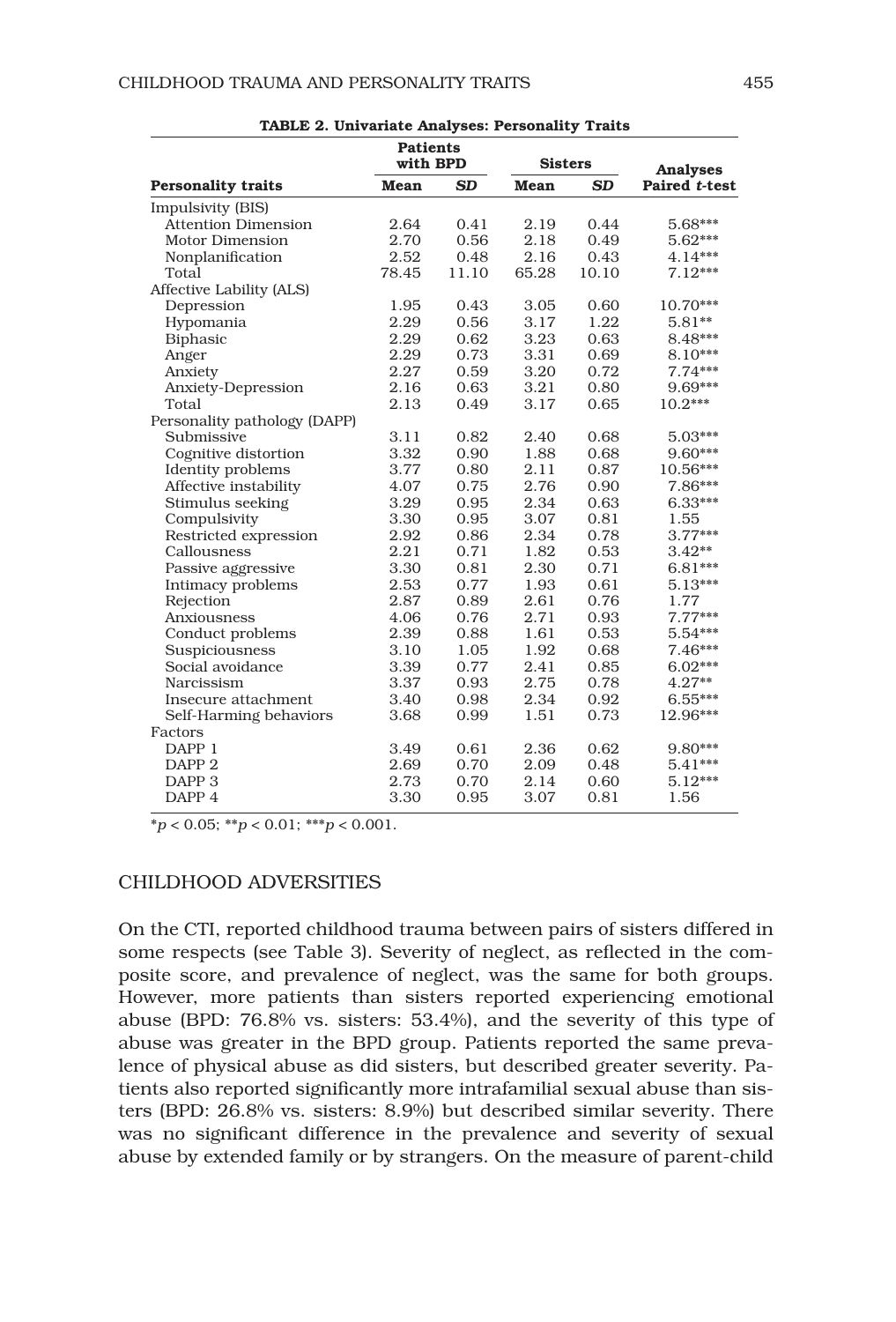|                                                                                             |                                  |              |                                  |                    | TABLE 3. Univariate Analyses: Childhood Adversities |                                        |                           |        |   |                                            |
|---------------------------------------------------------------------------------------------|----------------------------------|--------------|----------------------------------|--------------------|-----------------------------------------------------|----------------------------------------|---------------------------|--------|---|--------------------------------------------|
|                                                                                             | Patients                         |              |                                  |                    |                                                     |                                        |                           |        |   |                                            |
|                                                                                             | with BPD                         |              |                                  | Sisters            | Analyses                                            |                                        |                           |        |   |                                            |
| <b>Childhood Adversities</b>                                                                | Mean                             | SD           | Mean                             | <b>GSD</b>         | Paired t-test                                       | Z                                      | ℅                         | 2      | ℅ | $\chi^2$ (df = 1)                          |
| (PBI)<br>Parental Bonding                                                                   |                                  |              |                                  |                    |                                                     |                                        |                           |        |   |                                            |
| Mother care                                                                                 |                                  |              |                                  |                    |                                                     |                                        |                           |        |   |                                            |
| Father care                                                                                 |                                  |              |                                  |                    |                                                     |                                        |                           |        |   |                                            |
| Mother protection<br>Father protection                                                      | 17.12<br>19.73<br>20.33<br>23.32 | てんもう<br>こくさい | 14.48<br>18.45<br>22.90<br>22.90 | e ve ve<br>e ve ve |                                                     | $2.53$<br>$2.14$<br>$-1.79$<br>$-0.50$ |                           |        |   |                                            |
|                                                                                             |                                  |              |                                  |                    |                                                     |                                        |                           |        |   |                                            |
| Childhood Trauma Interview                                                                  |                                  |              |                                  |                    |                                                     |                                        |                           |        |   |                                            |
|                                                                                             |                                  |              |                                  |                    |                                                     |                                        |                           |        |   |                                            |
| (CTI)—Composite Scores<br>Physical neglect (32 pairs)<br>Emotional abuse (48 pairs)         |                                  |              |                                  |                    |                                                     |                                        |                           |        |   |                                            |
|                                                                                             | 125.87<br>291.27<br>174.79       | 184<br>1903  | 73.28<br>178.95                  | 105<br>213<br>113  | $\frac{1.47}{2.5}$<br>2.28**                        |                                        |                           |        |   |                                            |
| (39 pairs)<br>Physical abuse (                                                              |                                  |              | 90.38                            |                    |                                                     |                                        |                           |        |   |                                            |
|                                                                                             |                                  |              |                                  |                    |                                                     |                                        |                           |        |   |                                            |
|                                                                                             | 95.82<br>36.92                   |              | $31.88$<br>$4.35$<br>6.09        |                    |                                                     | $1.82$<br>$2.04$<br>$0.51$             |                           |        |   |                                            |
|                                                                                             |                                  | 282          |                                  | 7310               |                                                     |                                        |                           |        |   |                                            |
| Sexual abuse<br>Intrafamilial (17 pairs)<br>Extended (17 pairs)<br>Extrafamilial (32 pairs) | 7.5                              |              |                                  |                    |                                                     |                                        |                           |        |   |                                            |
| Childhood Trauma Interview<br>(CTI)—Prevalence Scores                                       |                                  |              |                                  |                    |                                                     |                                        |                           |        |   |                                            |
|                                                                                             |                                  |              |                                  |                    |                                                     |                                        |                           |        |   |                                            |
| Physical neglect                                                                            |                                  |              |                                  |                    |                                                     |                                        |                           |        |   |                                            |
| Emotional abuse<br>Physical abuse                                                           |                                  |              |                                  |                    |                                                     |                                        |                           |        |   |                                            |
|                                                                                             |                                  |              |                                  |                    |                                                     |                                        |                           |        |   |                                            |
| Intrafamilial sexual abuse                                                                  |                                  |              |                                  |                    |                                                     |                                        |                           |        |   |                                            |
| Extended family                                                                             |                                  |              |                                  |                    |                                                     | 333512                                 | 1818869<br>195892<br>1958 | 338578 |   | 15<br>0.64 %<br>0.60 % 0.69<br>0.60 % 0.69 |
| Extrafamilial                                                                               |                                  |              |                                  |                    |                                                     |                                        |                           |        |   |                                            |
|                                                                                             |                                  |              |                                  |                    |                                                     |                                        |                           |        |   |                                            |

 $_{*}^{p}p<0.05;$   $_{**}^{*p}<0.01;$   $_{***}^{*p}<0.001.$ \**p* < 0.05; \*\**p* < 0.01; \*\*\**p* < 0.001.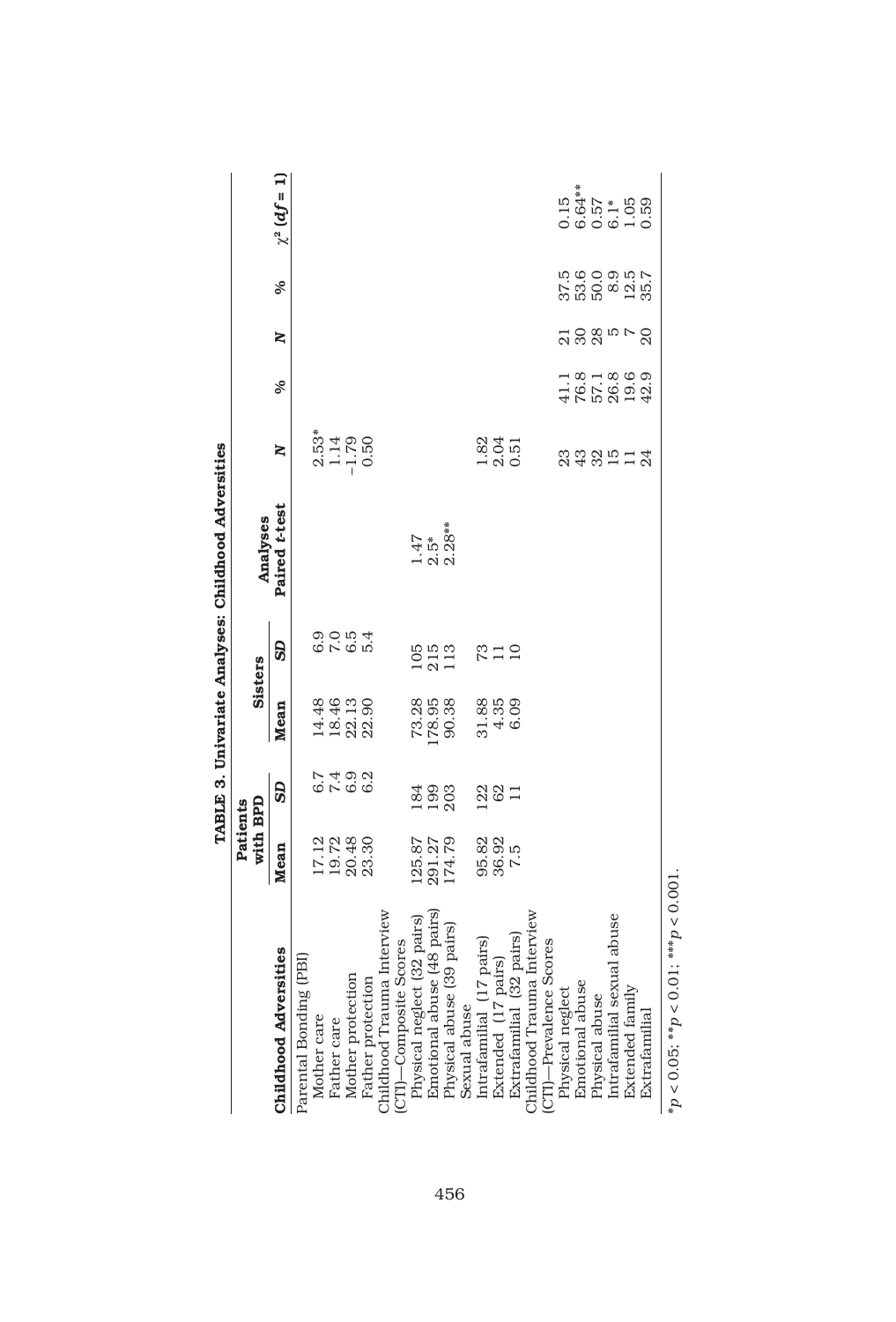relationships (PBI), univariate analysis showed that patients with BPD scored somewhat higher on maternal care than sisters but reported similar paternal care and similar overprotection by both parents.

Results for the multilevel analyses are presented in Table 4. By and large, trait measures emerged as the strongest predictors of dependent variables. Thus, DIB-R scores were associated with higher scores on the ALS, BIS, DAPP1, and DAPP3. Results for a dichotomous diagnosis of BPD partially converged with the DIB-R findings; diagnostic status was predicted by the ALS ( $b = 1.79$ ,  $F = 4.55$ ,  $p < .05$ ) and DAPP3 ( $b = 1.19$ ,  $F = 5.37$ ,  $p < .05$ ), but not by the BIS or DAPP1. SCL-90-R scores were associated with higher scores on the BIS, DAPP1, and DAPP3. Scores on the HAM-A were associated with both higher physical abuse composite scores and higher DAPP1 scores, while HAM-D scores were associated with elevated DAPP1 scores.

## DISCUSSION

The present study is the first to directly assess sisters of women with BPD. While previous investigations have found impulsive and affective disorders in first degree relatives of BPD patients (Links et al., 1988; White et al., 2003), the first major finding of this study was that only 3 pairs of sisters out of 56 were concordant for BPD, and that most of the sisters were currently psychopathology-free. To explain these striking differences between siblings raised in the same family, one must take into account the influence of temperamental and/or environmental risk and protective factors.

The second major finding pertained to childhood adversities. While levels of reported childhood abuse and neglect differed in nature and severity between pairs of sisters on some measures (emotional abuse and intra-

|                   |         |          |         | and reisonancy variables to Current Chineal Symptoms |         |              |              |         |
|-------------------|---------|----------|---------|------------------------------------------------------|---------|--------------|--------------|---------|
|                   |         | DIB-R    |         | <b>SCL-90</b>                                        |         | <b>HAM-A</b> | <b>HAM-D</b> |         |
|                   | b       | F        | В       | F                                                    | b       | F            | b            | F       |
| SA prev           | 0.73    | 0.74     | 0.10    | 0.61                                                 | 0.87    | 0.78         | 3.42         | 3.64    |
| EA prev           | 0.91    | 1.23     | $-0.11$ | 0.91                                                 | $-0.79$ | 0.68         | 1.78         | 1.05    |
| EA comp           | $-0.00$ | 0.09     | 0.00    | 3.10                                                 | 0.00    | 0.75         | $-0.00$      | 0.68    |
| PA comp           | 0.00    | 0.09     | 0.00    | 0.05                                                 | 0.01    | $6.31*$      | 0.01         | 2.47    |
| ALS               | 1.88    | $7.75**$ | $-0.08$ | 0.77                                                 | 0.92    | 1.39         | 0.64         | 0.21    |
| <b>BIS</b>        | 0.04    | $1.70*$  | 0.01    | 4.93*                                                | 0.03    | 0.69         | 0.09         | 1.72    |
| Mcare             | 0.00    | 0.00     | 0.00    | 0.50                                                 | $-0.00$ | 0.00         | 0.06         | 0.38    |
| DAPP <sub>1</sub> | 1.38    | $4.69*$  | 0.72    | 66.53***                                             | 2.21    | $8.91**$     | 2.89         | $4.67*$ |
| DAPP <sub>2</sub> | $-0.38$ | 0.40     | 0.12    | 2.11                                                 | $-0.97$ | 1.95         | $-1.21$      | 0.94    |
| DAPP <sub>3</sub> | 0.98    | $5.23*$  | 0.19    | $8.69**$                                             | $-0.01$ | 0.00         | 1.20         | 1.77    |
| DAPP <sub>4</sub> | 0.02    | 0.00     | 0.01    | 0.02                                                 | 0.24    | 0.31         | $-1.22$      | 2.37    |

TABLE 4. Contribution of Emotional Abuse, Intrafamilial Sexual Abuse, nd Personality Variables to Current Clinical Sy

*Notes*. SA prev = prevalence of intrafamilial sexual abuse; EA prev = prevalence of emotional abuse; EA comp = composite of emotional abuse; PA comp = composite of physical abuse; Mcare = PBI Mother care;  $df = 1$ , 11 for SA prev,  $df = 1$ , 20 for EA prev, and *df* = 1, 40 for all other predictors.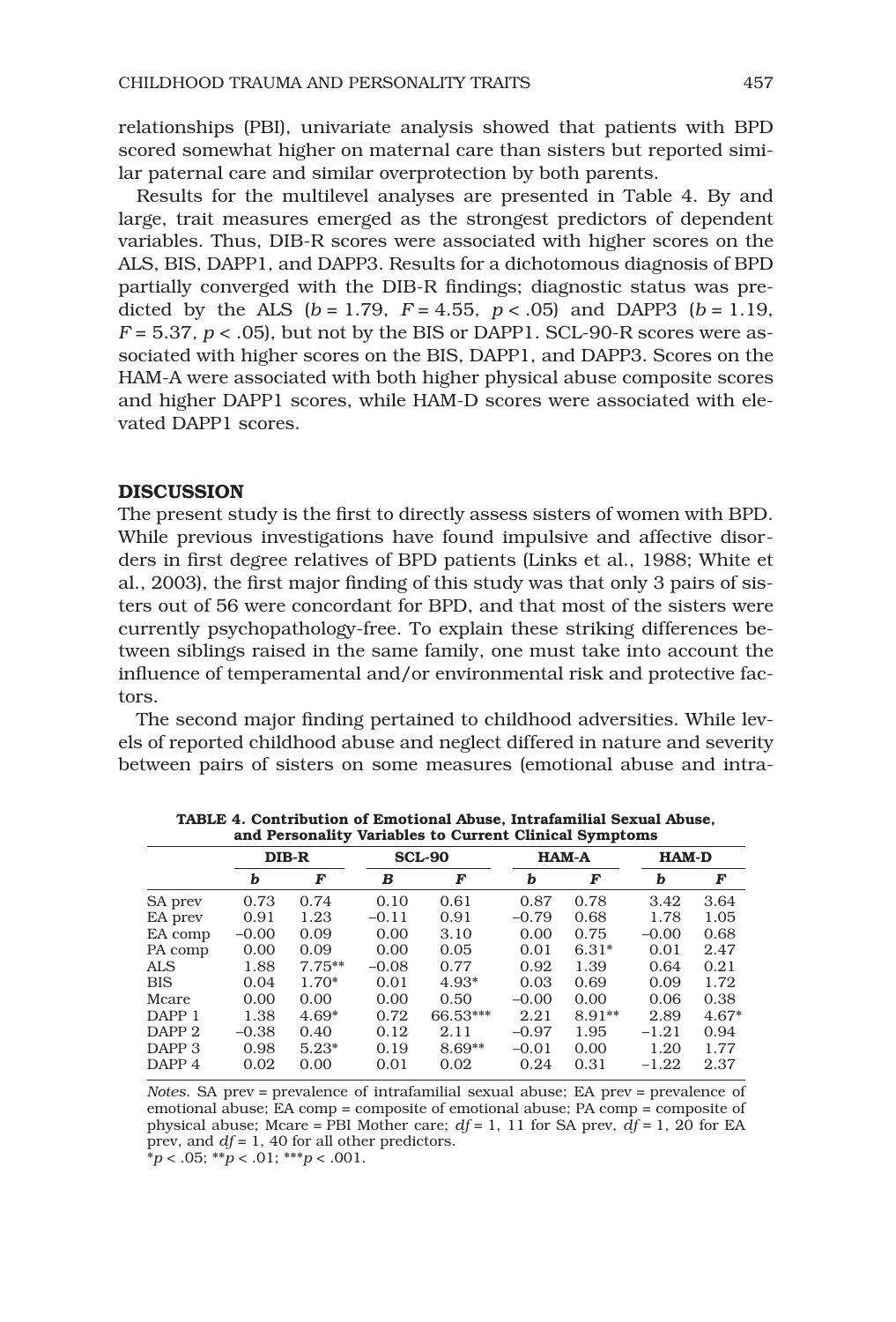familial sexual abuse), it is notable that sisters reported experiences of maltreatment that were broadly similar. Prospective studies have also shown that patients who develop BPD symptoms are more likely to have experienced childhood adversities (Johnson, Cohen, Brown, Smailes, & Bernstein, et al., 1999). However, although precise rates of symptoms vary from study to study depending on the sample population, childhood trauma does not lead predictably to psychopathology (Collishaw et al., 2007; Fergusson et al., 1996) and our data are consistent with this finding.

Similarly, both sisters reported equally impaired relationships with both their parents, with sisters reporting significantly poorer maternal care that did women with BPD; this difference, however, was no longer significant in multivariate analysis. The results also suggested that maladaptive parenting was not directed specifically at the child who eventually developed a personality disorder. As both groups of sisters reported maltreatment and impaired parent-child relationships, and only one group developed psychopathology, our findings point to the importance of resilience.

The third major finding was that personality trait profiles differed markedly between patients and sisters. This was shown by DAPP-BQ scores, particularly by the DAPP1 factor, which broadly measures neuroticism, and by the DAPP3 factor which measures problems in intimacy. There were also important differences between the sisters in their measures of impulsivity (BIS) and affective instability (ALS). These latter two traits have been hypothesized to underlie BPD (Siever & Davis, 1991). Similar personality profiles were found to be associated with BPD in a recent large-scale behavioral genetic study (Kendler et al., 2008). In line with a large body of literature (Friborg, Barlaug, Martinussen, Rosenvinge, & Hjemdal, 2006), our findings support the view that personality profiles play an important role in resilience and in the present study, the trait profiles of abused and neglected sisters may have played a protective role. These findings are also consistent with the model of Linehan (1993), and with a recent revision of this theory (Crowell, Beauchaine, & Linehan, 2009) in which temperamental sensitivity associated with emotional dysregulation and impulsivity interacts with environmental stressors to produce BPD.

The fourth major finding was that on multilevel analysis, personality traits best accounted for variance in BPD scores, above and beyond experiences of abuse and neglect. The findings were similar for BPD diagnosis, although the use of a dichotomous dependent variable led to fewer findings being significant. As one might expect, DAPP1, a broad measure of neuroticism, was a particularly strong predictor of BPD scores and of SCL-90-R scores. We did not find the same results for DAPP2, a measure of impulsivity and antisociality, probably because BIS scores were such a strong predictor of DIB-R scores. However, some outcomes were associated with DAPP3 scores, suggesting a lower capacity for intimacy. Scores on the HAM-A and HAM-D, which do not specifically measure borderline pa-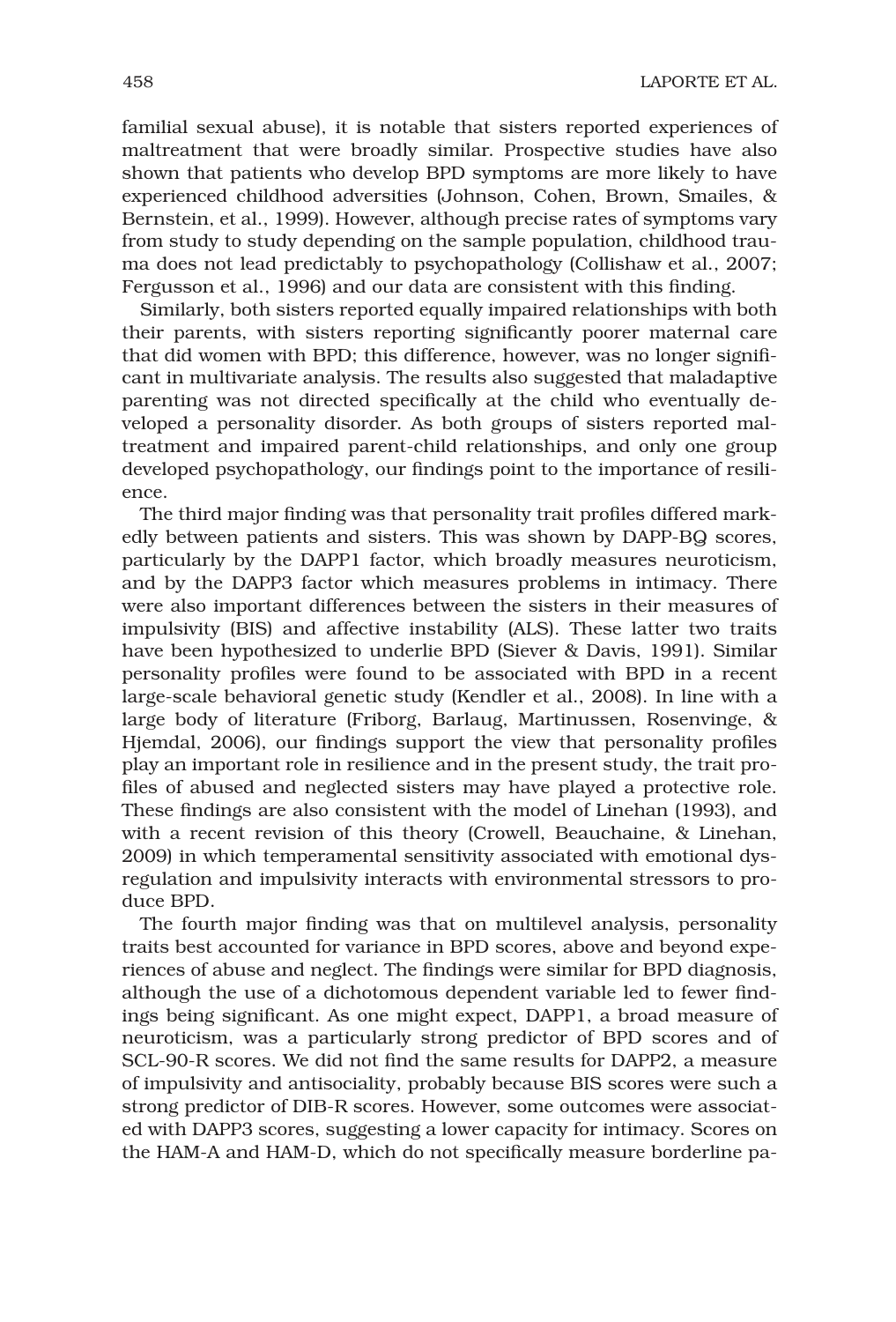thology, were not clearly predicted by trait profiles. While there is some degree of overlap between some of these trait measures and our measures of psychopathology, the symptoms of BPD are not assessed by personality measures. These factors describe most of the trait level aspects of BPD, but do not account for the specific symptoms of the disorder. Moreover, we observed fairly specific relationships between traits and disorder scores in the multilevel analyses. Finally, it should be noted that the prediction of BPD features based on trait scores is in no way a tautology, since individuals can be high on trait dimensions such as affective instability and impulsivity without having BPD.

Consistent with models of gene-environment interaction drawn from community prospective studies of psychopathology (Caspi et al., 2002; Caspi et al., 2003), and with behavioral genetic studies (Torgersen et al., 2000; Torgersen et al., 2008), it seems reasonable to hypothesize that only a complex combination of diatheses and stressors will lead to the emergence of BPD. Thus, the predisposition to develop BPD is rooted in personality traits, producing different reactions to the same environmental risk factors. Thus, high levels of emotionality, and a tendency towards impulsivity, would be associated with a higher sensitivity to mistreatment during childhood.

One of the strengths of this study is that the sample was large enough, and the interview detailed enough, to allow for analysis of the parameters of childhood abuse and neglect. As research has consistently shown (Mullen & Fergusson, 1999), the relationship of childhood adversities to sequelae is best understood when parameters of abuse are taken into account. In this study, these parameters were taken into account by the use of a standard interview with strict analyses of only these experiences considered as abusive (severity of 2 or more) and with an overall measure of severity.

Another value of the sibling method was that it provides support for the validity of retrospective data on childhood adversities. The veracity of retrospective reports of parental relationships and childhood maltreatment made by psychiatric patients could be subject to recall bias (Gunderson & Links, 2008; Paris, 2008). However in this study, both sisters provided similar reports of experiences of abuse and neglect and reported similar dysfunctional parent-child relationships; as each sister confirmed the validity of the other's report, it increases the reliability of the descriptions of their childhood.

The generalizability of the findings reported here is limited by the nature of the sample. This was a severely ill group of patients, as shown by the fact that we found a higher level of intrafamilial sexual abuse in BPD patients than has usually been reported (Laporte & Guttman, 2001; Ogata et al., 1990; Paris et al., 1994; Zanarini et al., 1997). It is known that BPD patients with severe abuse have a more serious prognosis (Soloff, Lynch, & Kelly, 2002). It is therefore possible that in less severely ill patients from less dysfunctional families, the rate of abuse in sisters could have been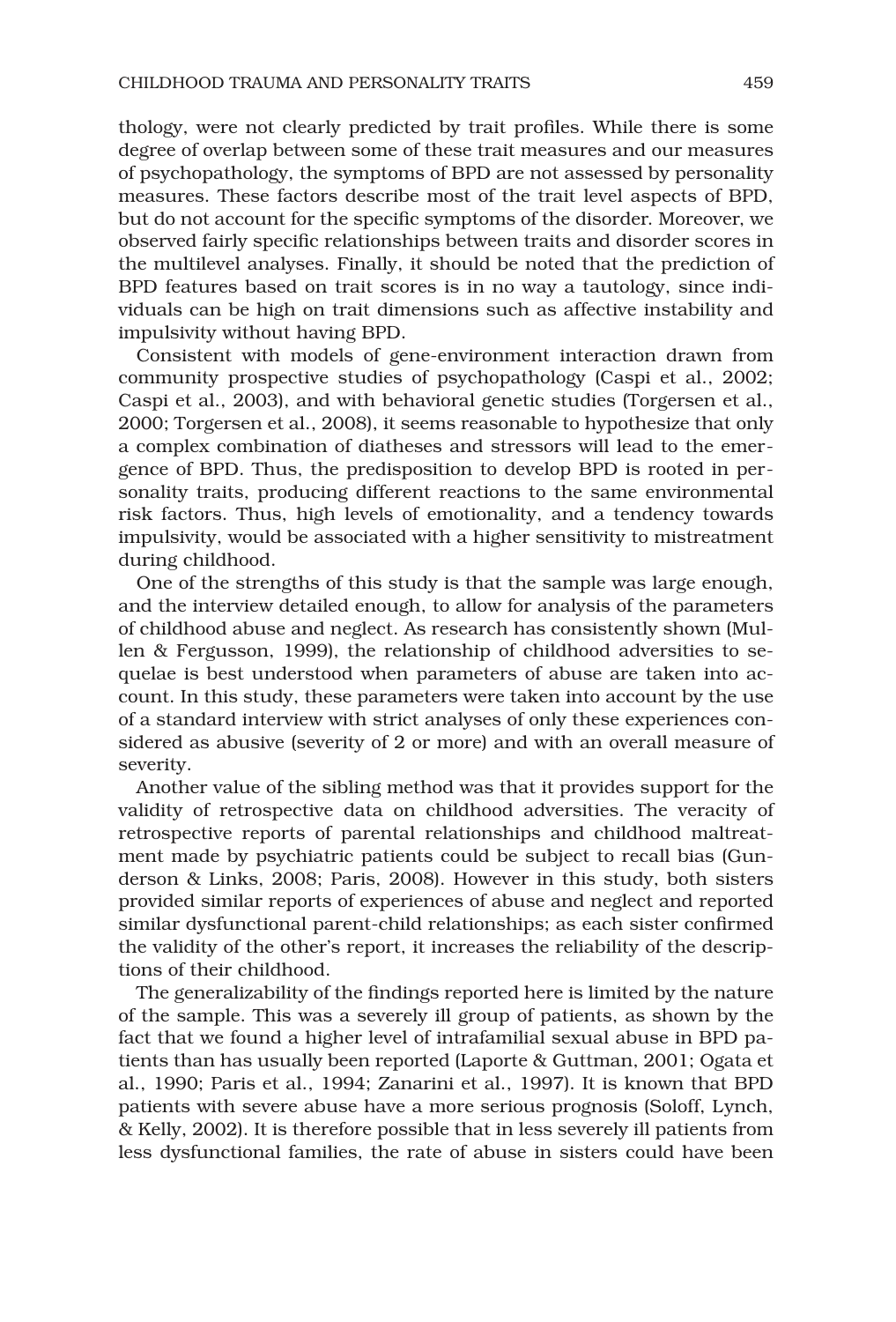lower. It is also possible that sibling pairs characterized by high conflict or sisters suffering from psychopathology may have chosen not to participate in our study. Thus, since not all potential subjects could be recruited for the study, these results could have been affected by sampling bias.

In summary, this study points to the complexity of pathways to the development of BPD. Our results suggest that the outcome of childhood adversity is mediated by personality traits. However, causal inferences based on the present data are not warranted. Prospective studies of children at risk would be needed to confirm these relationships.

#### REFERENCES

- American Psychiatric Association. (2000). *Diagnostic and statistical manual of mental disorders*, text revision (4th ed.). Washington, DC: American Psychiatric Press.
- Barrat, E. (1985). Impulsive subtraits: Arousal and information processing. In J. T. Spence and C. E. Izard (eds.) *Motivation, Emotion, and Personality* (pp. 137–146). New York: Elsevier.
- Brezo, J., Paris, J., Tremblay, R., Vitaro, F., & Turecki, G. (2008). DAPP-BQ: Factor structure in French Canadians. *Journal of Personality Disorders, 22*, 538–545.
- Caspi, A., McClay, J., Moffitt, T. E., Mill, J., Martin, J., Craig, I. W., et al. (2002). Role of genotype in the cycle of violence in maltreated children. *Science, 297*, 851–854.
- Caspi, A., Sugden, K., Moffitt, T. E., Taylor, A., Craig, I. W., Harrington, H., et al. (2003). Influence of life stress on depression: Moderation by a polymorphism in the 5-HTT gene. *Science, 301*, 386–389.
- Collishaw, S., Pickles, A., Messer, J., Rutter, M., Shearer, C., & Maughan, B. (2007). Resilience to adult psychopathology following childhood maltreatment: Evidence from a community sample. *Child Abuse & Neglect*, *31*, 211–229.
- Crowell, S. E., Beauchaine, T., & Linehan, M. M. (2009). A biosocial developmental model of borderline personality: Elaborating and extending Linehan's theory. *Psychological Bulletin, 135*, 495–510.
- Derogatis, L. R. (1975). *The SCL-90-R*. Baltimore, MD: Clinical Psychometric Research.
- Dunn, J., & Plomin, R. (1990). *Separate lives: Why siblings are so different*. New York: Basic Books.
- Fergusson, D. M., Horwood, L. J., & Lynskey, M. T. (1996). Childhood sexual abuse and psychiatric disorder in young adulthood, II: Psychiatric outcomes of childhood sexual abuse. *Journal of the American Academic Child and Adolescent Psychiatr*y*, 34*, 1365–1374.
- Fink, L. A., Bernstein, D., Handelsman, L., Foote, J., & Lovejoy, M. (1995). Initial reliability and validity of the childhood trauma interview: A new multidimensional measure of childhood interpersonal trauma. *American Journal of Psychiatry, 152*, 1329–1335.
- First, M. B., Spitzer, R. L., Gibbon, M., & Williams, J.B.W. (2002). *Structured clinical interview for DSM-IV-TR axis I disorder*s. New York: Biometrics Research, New York State Psychiatric Institute.
- Frank, H. & Hoffman, N. (1996). Borderline Empathy: An Empirical Investigation. *Comprehensive Psychiatry, 28,* 412– 415.
- Friborg, O., Barlaug, D., Martinussen, M., Rosenvinge, J. H., & Hjemdal, O. (2006). Resilience in relation to personality and intelligence. *International Journal of Methods in Psychiatric Research, 14*, 29–42.
- Fruzzetti, A. E., Shenk, C., & Hoffman, P. D. (2005). Family interaction and the development of borderline personality disorder: A transactional model*. Development and Psychopathology, 17,* 1007–1030.
- Guttman, H., & Laporte, L. (2002). Family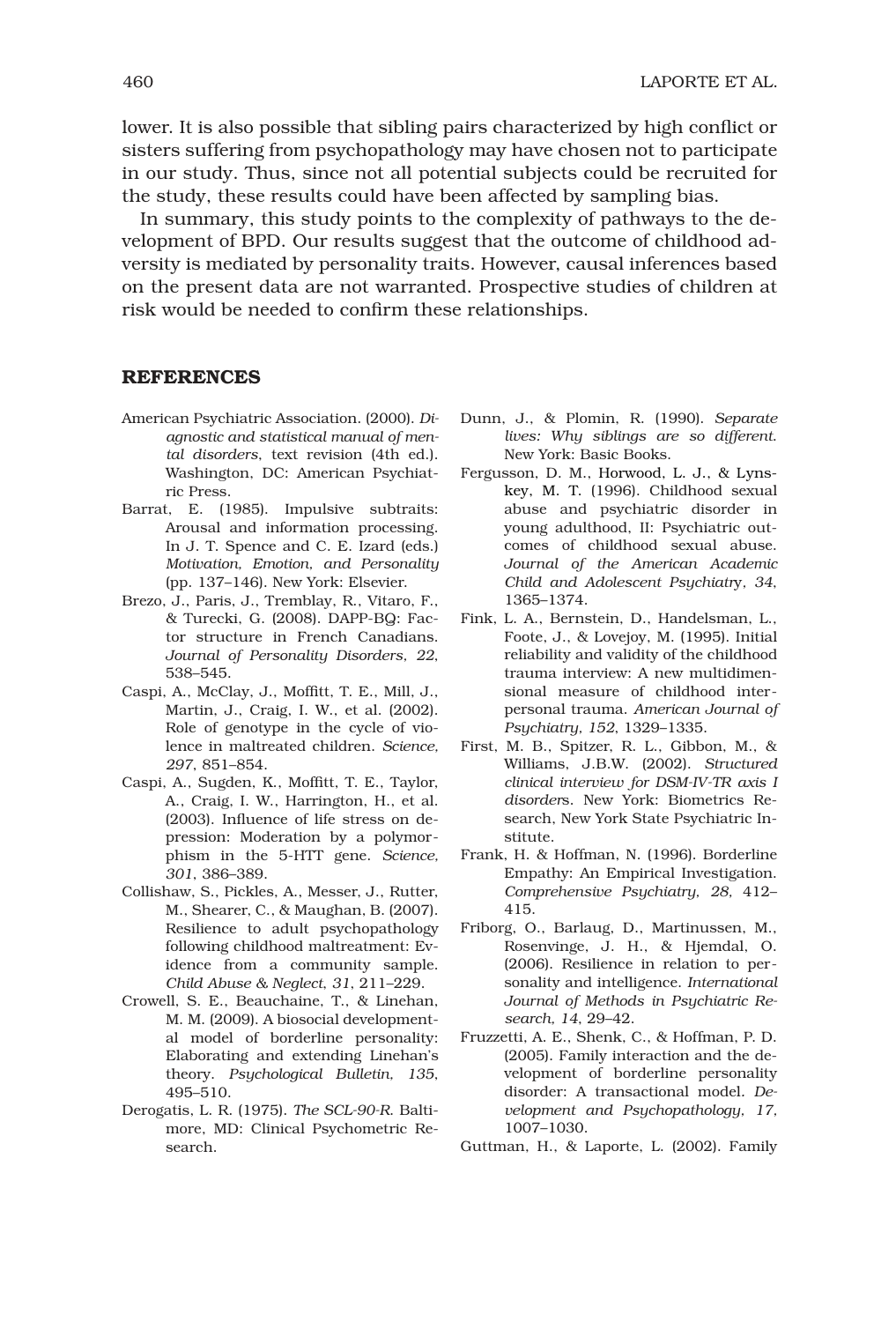members' perception of intrafamilial relationships, *Contemporary Family Therapy*, *24*, 505–521.

- Gunderson, J. G., & Links, P. S. (2008). *Borderline personality disorder: A clinical guide*. Washington, DC: American Psychiatric Press.
- Gunderson, J.G. & Links, P.S. (1997). Family problems and relationships for adults with borderline personality disorder. *Harvard Review of Psychiatry 17,* 272– 278.
- Hamilton, M. (1959). The assessment of anxiety states by rating. *British Journal of Medical Psychology, 32*, 50–55.
- Hamilton, M. A. (1960). A psychiatric rating scale for depression. *Journal of Neurology, Neurosurgery & Psychiatry, 23*, 56–62.
- Harvey, P. D., Greenberg, B. R., & Serper, M. R. (1989). The affective lability scales: Development, reliability and validity. *Journal of Clinical Psychology, 45*, 786–793.
- Jaffee, S. R., Caspi, A., Moffitt, T. E., Polo-Tomas, M., & Taylor, A. (2007). Individual, family, and neighbourhood factors distinguish resilient from nonresilient maltreated children: A cumulatice stressors model. *Child Abuse & Neglect, 31*, 231–253.
- Johnson, J. J., Cohen, P., Brown, J., Smailes, E. M., & Bernstein, D. P. (1999). Childhood maltreatment increases risk for personality disorders during early adulthood. *Archives of General Psychiatr*y*, 56*, 600–606.
- Johnson, J. G., Cohen, P., Kasen, S., Smailes, E., & Brook, J. S. (2001). Association of maladaptive parental behaviour with psychiatric disorder among parents and their offspring. *Archive of General Psychiatry, 58,* 453–460.
- Johnson, J. G., Smailes, E. M., Cohen, P., Brown, J., & Bernstein, D. P. (2000). Association between four types of childhood neglect and personality disorder symptoms during adolescence and early adulthood: Findings of a community-based longitudinal study. *Journal of Personality Disorders, 14,* 171–187.
- Kendler, K. S., Aggen, S. H., Czajkowski, N., Roysamb, E., Tambs, K., Torgersen, S., et al. (2008). The structure of genetic and environmental risk factors for DSM-IV personality disorders: A

multivariate twin study. *Archives of General Psychiatry, 65,* 1438–1446.

- Laporte, L., & Guttman, H. (1996). Traumatic childhood experiences as risk factors for borderline and other personality disorders. *Journal of Personality Disorders, 10,* 247–259.
- Laporte, L., & Guttman, H. (2001). Abusive relationships in families of women with borderline personality disorder, anorexia nervosa and a control group. *Journal of Nervous and Mental Disease, 189,* 522–531.
- Laporte, L., & Guttman, H. (2007). Parental bonding in the family of women with borderline personality disorder compared to women with anorexia nervosa and a control group. *Australian Journal of Psychology*, *59*, 132–139.
- Linehan, M. M. (1993). *Dialectical behavior therapy for borderline personality disorder.* New York: Guilford.
- Links, P. S., Steiner, B., & Huxley, G. (1988). The occurrence of borderline personality disorder in the families of borderline patients. *Journal of Personality Disorders*, 2, 14–20.
- Livesley, J. (2008). Toward a genetically-informed model of borderline personality disorder. *Journal of Personality Disorders, 22,* 42–71.
- Livesley, W. J., Jang, K. L., & Vernon, P. A. (1998). Phenotypic and genetic structure of traits delineating personality disorder. *Archives of General Psychiatry, 55*, 941–948.
- McCarthy, K., Harris, M.J., & Bernieri, F. (1991). Growing up and growing apart: A developmental meta-analysis of twin studies. *Psychological Bulletin 107,*  226–237.
- Mullen, P. E., & Fergusson, D. M. (1999). *Childhood sexual abuse: An evidencebased perspective*. Thousand Oaks, CA: Sage.
- Ogata, S. N., Silk, K. R., Goodrich, S., Lohr, N. E., Westen, D., & Hill, E. M. (1990). Childhood sexual and physical abuse in adult patients with borderline personality disorder. *American Journal of Psychiatry, 147*, 1008–1013.
- Paris, J. (2008). *The treatment of borderline personality disorder: A guide to evidence-based practice*. New York: Guilford Press.
- Paris, J., Zweig-Frank, H., & Guzder, J. (1994). Psychological risk factors for